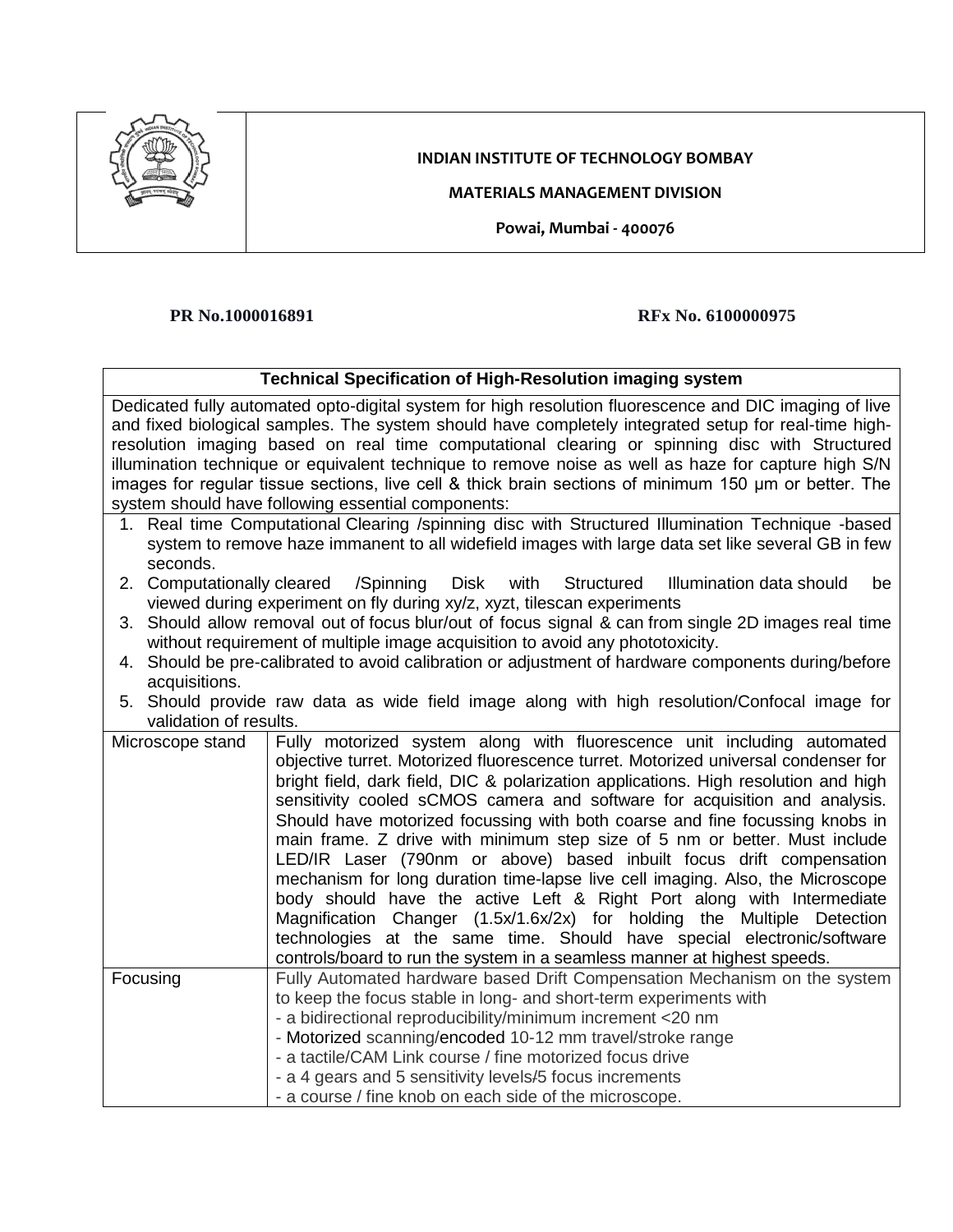| <b>Stage</b>              | Motorized XY scanning stage with Encoder or similar technology for better             |
|---------------------------|---------------------------------------------------------------------------------------|
|                           | precision and for dynamic and smooth positioning. Position resolution 0.02            |
|                           | micron or better and reproducibility/repetitive accuracy <1 um. Should include        |
|                           | universal sample holders for Petri dishes, glass slides & multi-well plates. Should   |
|                           |                                                                                       |
| Condenser                 | be controllable both by software and joystick.                                        |
|                           | The system must have a motorized universal condenser turret suitable for all          |
|                           | microscopy techniques such as bright field, dark field, phase contrast & DIC.         |
|                           | Should include motorized polarizer and analyser for DIC.                              |
| Objectives                | High performance Plan Semi Apochromatic objectives for FL and DIC Application         |
|                           | Plan Semi Apochromatic 10x/0.32 NA or better,                                         |
|                           | Plan Semi Apochromatic 40x/0.60 NA or better (LWD with correction collar)             |
|                           | High performance Plan Apo Objectives for Fluorescence,                                |
|                           | Plan Apochromatic 63x or 60x/1.40 NA or better OIL Immersion,                         |
|                           | Plan Apochromatic 100x oil with NA 1.4 or better                                      |
|                           | DIC prism turret/slider should be changed in Motorized way. DIC condenser and         |
|                           | nomarski prism for 40X, 60X and 100X objectives. DIC prisms should                    |
|                           | automatically disengage from the optical path in the fluorescence mode to avoid       |
|                           | unnecessary signal loss.                                                              |
| Eyepiece pair             | Binocular head having eyepiece pair of 10x magnification with 22 mm or higher         |
|                           | FOV with dioptre adjustment for both eyes.                                            |
| <b>Transmitted light</b>  | Motorized transmitted light column equipped with LED illumination having              |
|                           | minimum 20000 hours lamp life. Motorized Field diaphragm with circular &              |
|                           | rectangular diaphragm to make objective and camera chip size for perfect image.       |
|                           | Inbuilt fast shutter of min 10 ms for synchronized imaging of BF/Phase                |
|                           | Contrast/DIC with fluorescence.                                                       |
| Fluorescence              | RFID/Sensor based Automated fluorescence filter turret with 6 or more positions       |
| module                    | to automatically identify correct filter cube in place. Adjustable aperture and field |
|                           | diaphragms; Should have body inbuilt 4 / 5 position light intensity filter wheel for  |
|                           | control of fluorescence light. Pixel shift corrected/Zero Pixel Shift band pass       |
|                           | fluorescence filters cubes for these fluorophores: DAPI or Hoechest, GFP, FITC,       |
|                           | CFP, YFP, Cy3/ TRITC, Texas red/ mCherry & Quad band filter cube with below           |
|                           | filter combination                                                                    |
|                           | Or the Quad Band Pass Filter should be compatible with DAPI or Hoechest/FITC          |
|                           | or GFP/Cy3/ Cy5 Imaging with suitable Multiband EX/DM/EM Filters.                     |
| <b>Fluorescence Light</b> | • Solid State Illumination with light source of lifetime more than 20,000 hr and      |
| Source                    |                                                                                       |
|                           | with seven wavelengths 395, 438, 475, 511, 555, 575, 635, 730 nm to cover             |
|                           | the entire imaging spectrum. Either Lumincor spectra X or pE800 light source          |
|                           | should be provided for high speed light switching speed of 10 microsecond or          |
|                           | less.                                                                                 |
|                           | The illumination source should be factory integrated with company's own               |
|                           | software without any third-party software.                                            |
|                           |                                                                                       |
| Camera                    | Digital monochrome cooled camera with scientific CMOS sensor with trigger             |
|                           |                                                                                       |
|                           | capability having minimum 5 MP or more pixel resolution with speed of 89 fps@         |
|                           | Full frame Dynamic Range: 21,400:1 or better, Pixel size: 6.5 µm X 6.5 µm Read        |
|                           | noise: 0.7 or 1.2 electrons or better, 90% or better quantum efficiency and           |
|                           | hardware binning. Spectral range from 370 nm to 1100 nm or better.                    |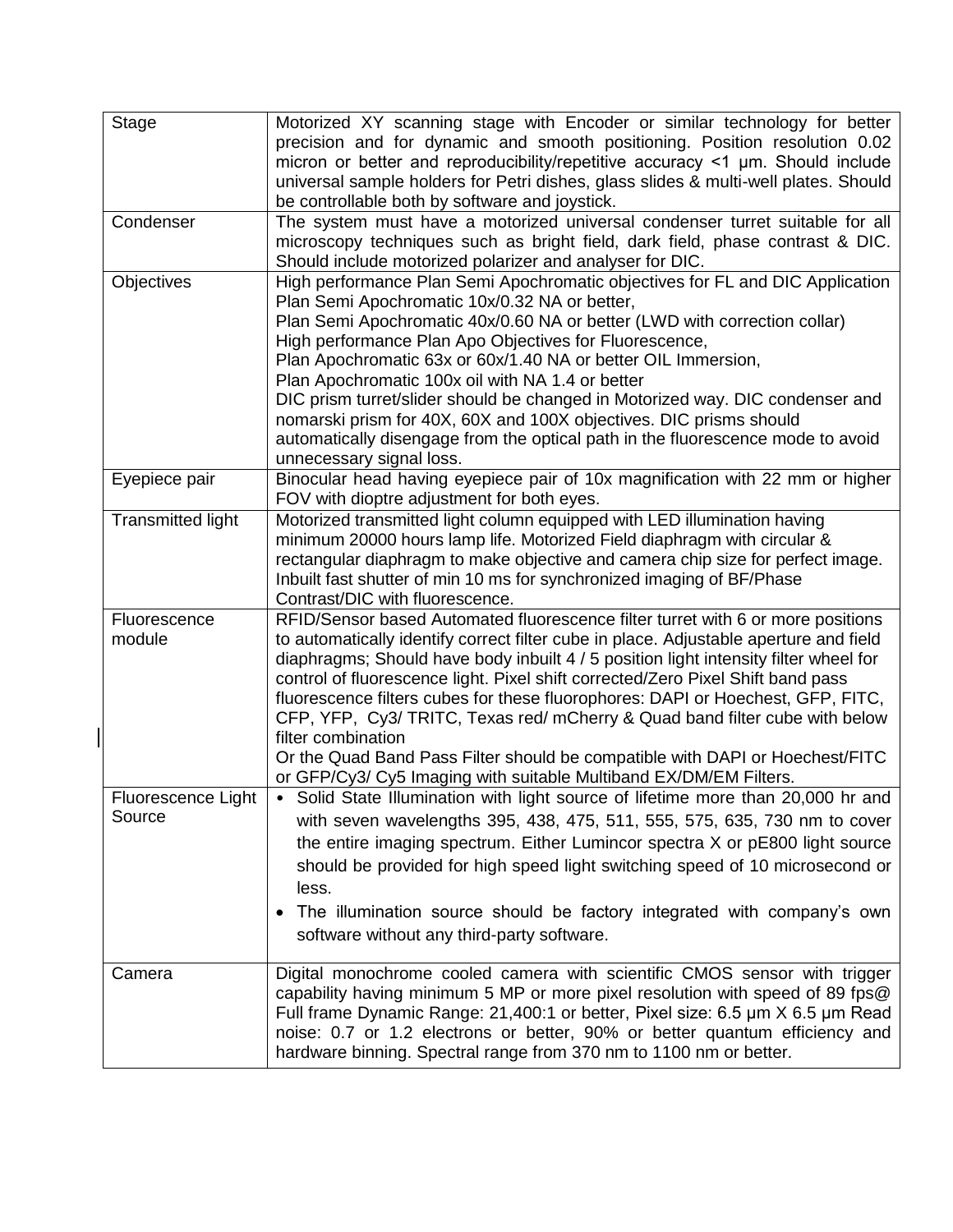| Software                                    | Company's own imaging software for fully automated acquisition, device control<br>image analysis. Should include multidimensional image acquisition (5D or 6D),<br>intensity and distance measurements of the fluorophores, co-localization module,<br>3D image reconstruction, time lapse imaging, autofocus, Z stack, report<br>generation facility and multi-dimensional image format.<br>The system should be able to perform fast spiral area scanning for quick<br>overview, automated multi-position imaging, stitching and mark and find<br>capability. The software should have built-in formats for multi-plates at least from<br>6 well to 384 plates. Also, the software should have user defined conditional<br>experiment through Graphical Experiment Manager or live data mode or JOBs or<br>Journals or similar modules for customized experimental set up and analysis.<br>2 licenses of the software (offline and online) |
|---------------------------------------------|----------------------------------------------------------------------------------------------------------------------------------------------------------------------------------------------------------------------------------------------------------------------------------------------------------------------------------------------------------------------------------------------------------------------------------------------------------------------------------------------------------------------------------------------------------------------------------------------------------------------------------------------------------------------------------------------------------------------------------------------------------------------------------------------------------------------------------------------------------------------------------------------------------------------------------------------|
| Environmental<br>control system             | System should have live cell chamber for controlled $CO2$ (Range of 0% to 10%),<br>humidity and temperature (0.1C fluctuation). Should include sample holders for<br>35 mm Petri, 6-well plates holder, 12 well plates holder, 24 well plates holder,<br>dishes and multi-well plates (Up to 384 Well Plates). Preferred to have $O_2$ control<br>as option.                                                                                                                                                                                                                                                                                                                                                                                                                                                                                                                                                                                 |
| Integrated Image<br><b>Enhancement Tool</b> | The system must offer with High Resolution Fluorescence Imaging tools to<br>remove haze and out of focus signals instantly while in acquisition using<br>techniques like Spinning disk based on Structured illumination pattern or<br>Computational Clearing methodology to avoid any post acquisition processing in<br>future.                                                                                                                                                                                                                                                                                                                                                                                                                                                                                                                                                                                                              |
| Data Analysis<br>workstation                | Factory integrated workstation with Intel XenonXEONW processor having<br>minimum 64 GB DDR4 RAM, NVIDIA, 2X250 GB SATA II and 1 TB back up<br>HDD GeForce RTX2080 Quadro RTX 4000 or Better graphics card compatible<br>with Driver 399.07 or better for SRRF Data Processing with minimum 11 GB<br>RAM, 4 TB SATA drive, Original 64bit Windows 10 OS, DVD RW, multimedia kit,<br>32"monitor, keyboard, optical mouse and adequate number of slots to<br>accommodate all hardware requirements of the quoted imaging system.                                                                                                                                                                                                                                                                                                                                                                                                                |
| <b>Others</b>                               | High performance imported (Newport, Thorlabs or equivalent) vibration free table<br>to hold the entire system.                                                                                                                                                                                                                                                                                                                                                                                                                                                                                                                                                                                                                                                                                                                                                                                                                               |
|                                             | Microscope, Camera, XY stage, fluorescence illumination and Control / Analysis<br>software should be from same Manufacturer for better synchronization at the<br>time of Installation done by Factory Trained Engineers to avoid any compatibility<br>related issues.                                                                                                                                                                                                                                                                                                                                                                                                                                                                                                                                                                                                                                                                        |
|                                             | All the hardware should be integrated into the data stream for seamless<br>performance and factory configured/recommended PC should be used.                                                                                                                                                                                                                                                                                                                                                                                                                                                                                                                                                                                                                                                                                                                                                                                                 |
|                                             | Complete system should be covered with two years warranty.                                                                                                                                                                                                                                                                                                                                                                                                                                                                                                                                                                                                                                                                                                                                                                                                                                                                                   |
|                                             | A 5 KVA online UPS system should be supplied to support the complete system.                                                                                                                                                                                                                                                                                                                                                                                                                                                                                                                                                                                                                                                                                                                                                                                                                                                                 |
|                                             | The system should be compatible with respect to hardware (requisite port,<br>adapter etc.) and the workstation should be capable of accommodating requisite<br>software for the attachment of a Laser free confocal system.                                                                                                                                                                                                                                                                                                                                                                                                                                                                                                                                                                                                                                                                                                                  |